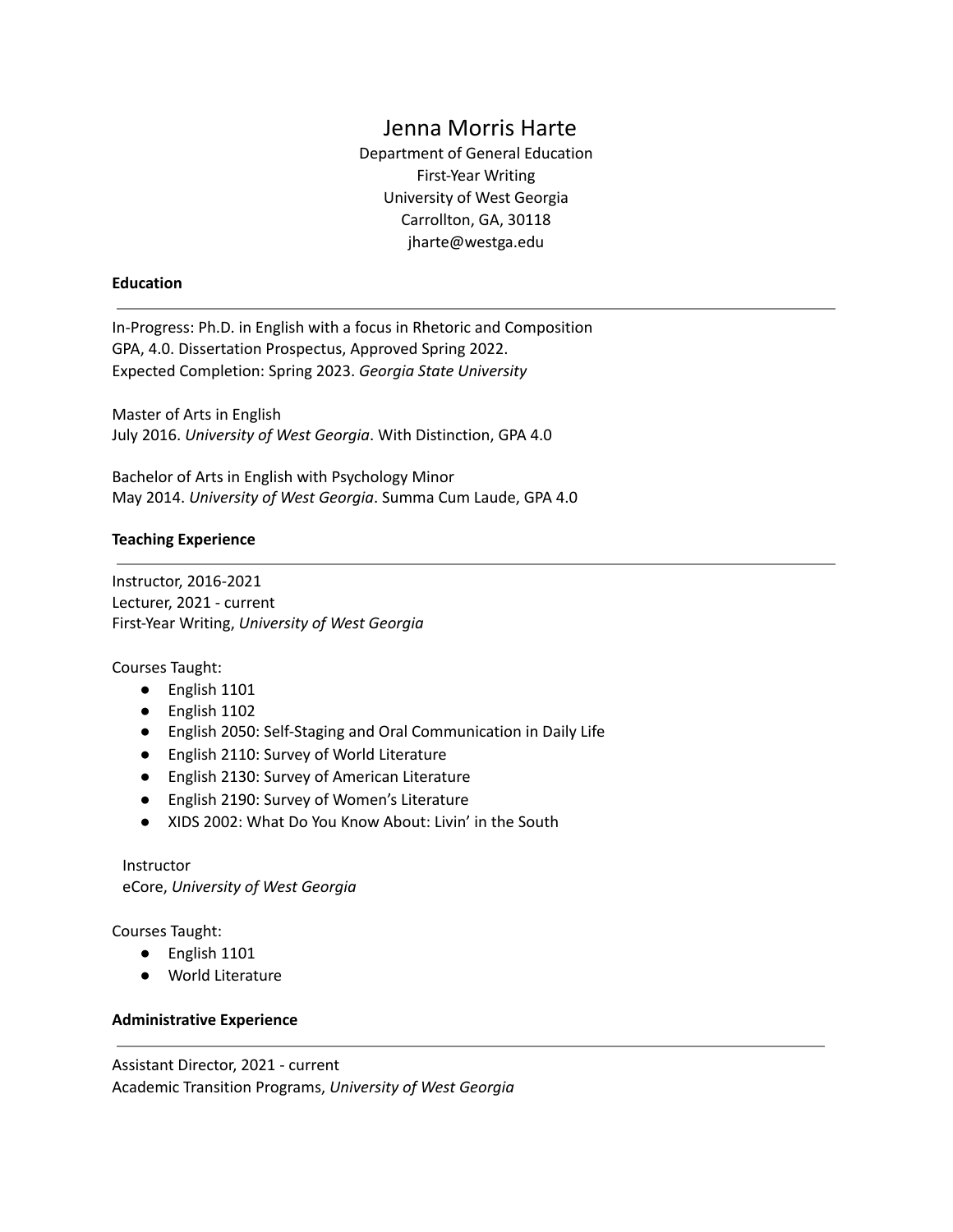Responsibilities:

- Approve Cornerstone Course Designs
- Facilitate Faculty Development Workshops
- Facilitate Workshops for First-Year Students
- Supervise Graduate and Undergraduate Student Assistants
- Manage Peer Mentoring Program

### **Student Success**

### **● Spring 2022 Faculty Panel Sponsor**

*UWG General Education At the Core Conference* "Cultural Representations of Fear" Undergraduate Presenters: Daizjane Houghton, Mckenzie Gates, Angel Collins, Jayla Minor

## **● Spring 2021, Faculty Panel Sponsor**

*UWG English Department's Undergraduate Research Conference* "The Southern Gothic & Persistent Misfits" Undergraduate Presenters: John-David Butler, Tegan Pederson, Grace Martin, Patricia Pujol, Deanna Rawlings

## **● Fall 2021, First-Year Experience Event Coordinator**

Cornerstone Conference

## **● Spring 2021, Invited Talk**

Henry County High School Students "The College Experience"

## **● Fall 2020 Faculty Mentor**

Graduate Student Teaching Assistant, Chris Punkodsy

# **● Spring 2018, Invited Talk**

Central High School Students "Dual Enrollment"

## **● Fall 2018 Faculty Mentor,**

Graduate Teaching Assistant, Emani Collins

**● Spring 2018, SI Leader Mentor**

SI Leader: Ryan Johnson

**● Spring 2017, SI Leader Mentor** SI Leader: Ryan Powell

● **Fall 2017, Faculty Adviso**r UWG Odyssey Student Magazine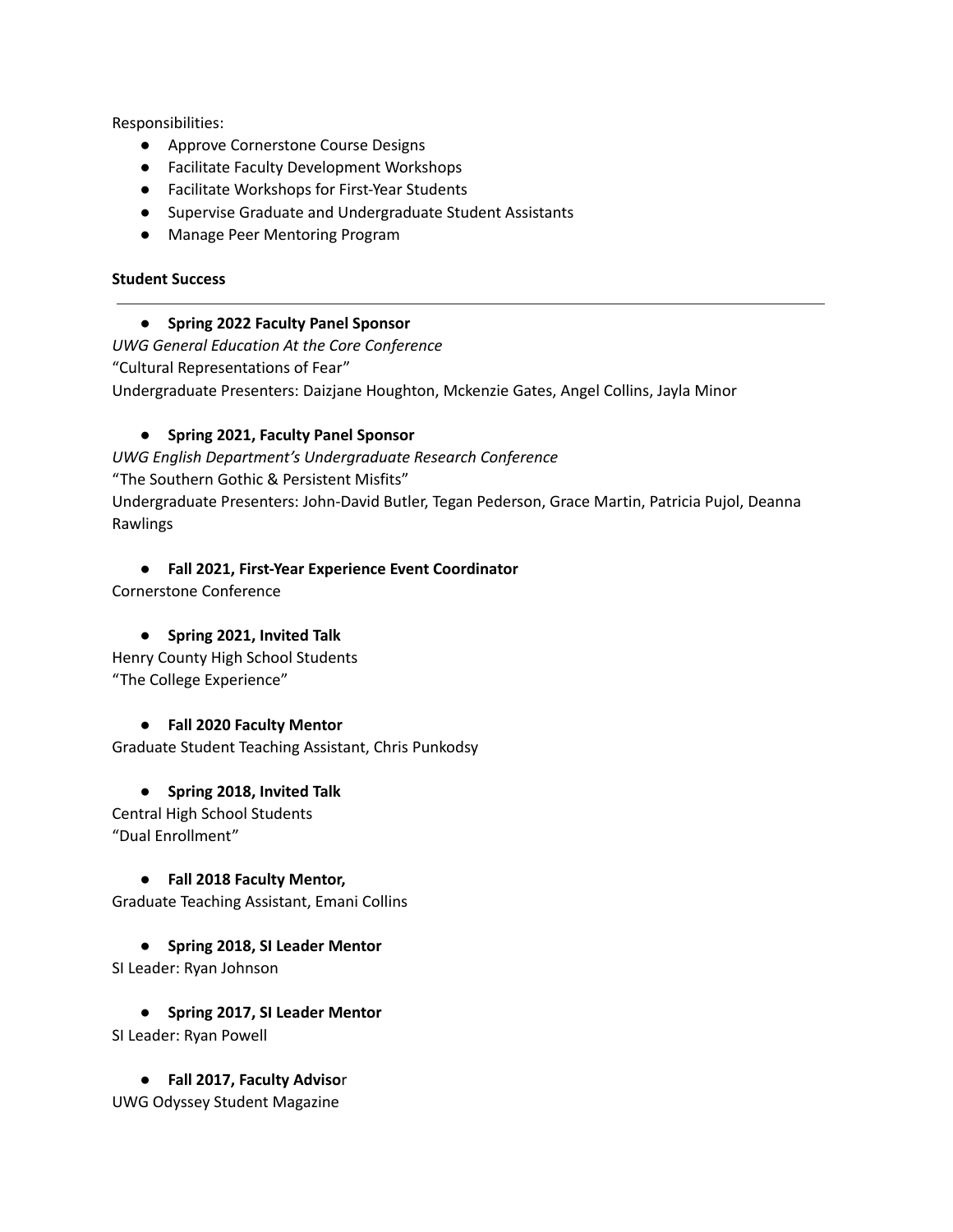### **● Spring 2016, First-Year Writing Event Coordinator**

Author Event for Alison Umminger's *American Girls*

#### **Publications**

Book Review of *Feminist Connections: Rhetoric and Activism Across Time, Space, and Place.* Edited by Katherine Fredland, Kerri Hauman, and Jessica Ouelette. Published Spring 2021 with South Atlantic Review.

Book Review of *Writing for Social Media* by Carrie Marshall. Published Fall 2020 in Programmatic Perspectives.

Book Review of *Conceptions of Literacy* by Meaghan Brewer. Published Fall 2020 by Community Literacy Journal.

#### **Conference Presentations**

**Attendee,** USG Teaching and Learning Event with Susan Hrach, Spring 2022.

**Co-Presenter** with Graduate Student, Celia Senerman, and Undergraduate Students, Miranda Pepe, Hannah Alexander, and Emma Sanders. "The Student-Centered Syllabus." Innovations in Pedagogy, UWG. Carrollton, Spring 2022.

**Co-Presenter** with Dr. Ryan Bronkema, Ms. Julie Steed, Ms. Amy Ellison, Dr. Tijan Drammeh. "The Cornerstone Course: Themes, Assignments, and Takeaways." Innovations in Pedagogy, UWG. Carrollton, Spring 2022.

**Co-Presenter** with Dr. Ryan Bronkema, Dr, Logan Arrington, Dr. Farooq Kan, Mr. Duane Theobald, Dr. Andrea Crenshaw. "First Year Learning Environments: Creating Space for Discovering Academic Strengths."Innovations in Pedagogy, UWG. Carrollton, Spring 2022.

**Co-Presenter** with Dr. Ryan Bronkema, "Teaching the Teachers: Designing Pedagogical Development for Faculty" 41st Annual Conference on The First-Year Experience. Orlando, FL. Spring 2022.

**Presenter**, "More Than "Tech Support": Meta-Cognitive Approaches to Facilitating Dialogue in Online Composition Courses" Innovations in Pedagogy at UWG. Carrollton, GA. Spring 2021

**Co-Presentor** with Amy Ellison, Jason Kesler, Dr. Ryan Bronkema, and Julie Steed. "Performing Teacherly Dispositions: Personalizing the Learning Experience."Innovations in Pedagogy, UWG. Carrollton, GA Spring 2021

**Submitted**, "More Than "Tech Support": Meta-Cognitive Approaches to Facilitating Dialogue in Online Composition Courses." College English Association Conference, Birmingham, Alabama.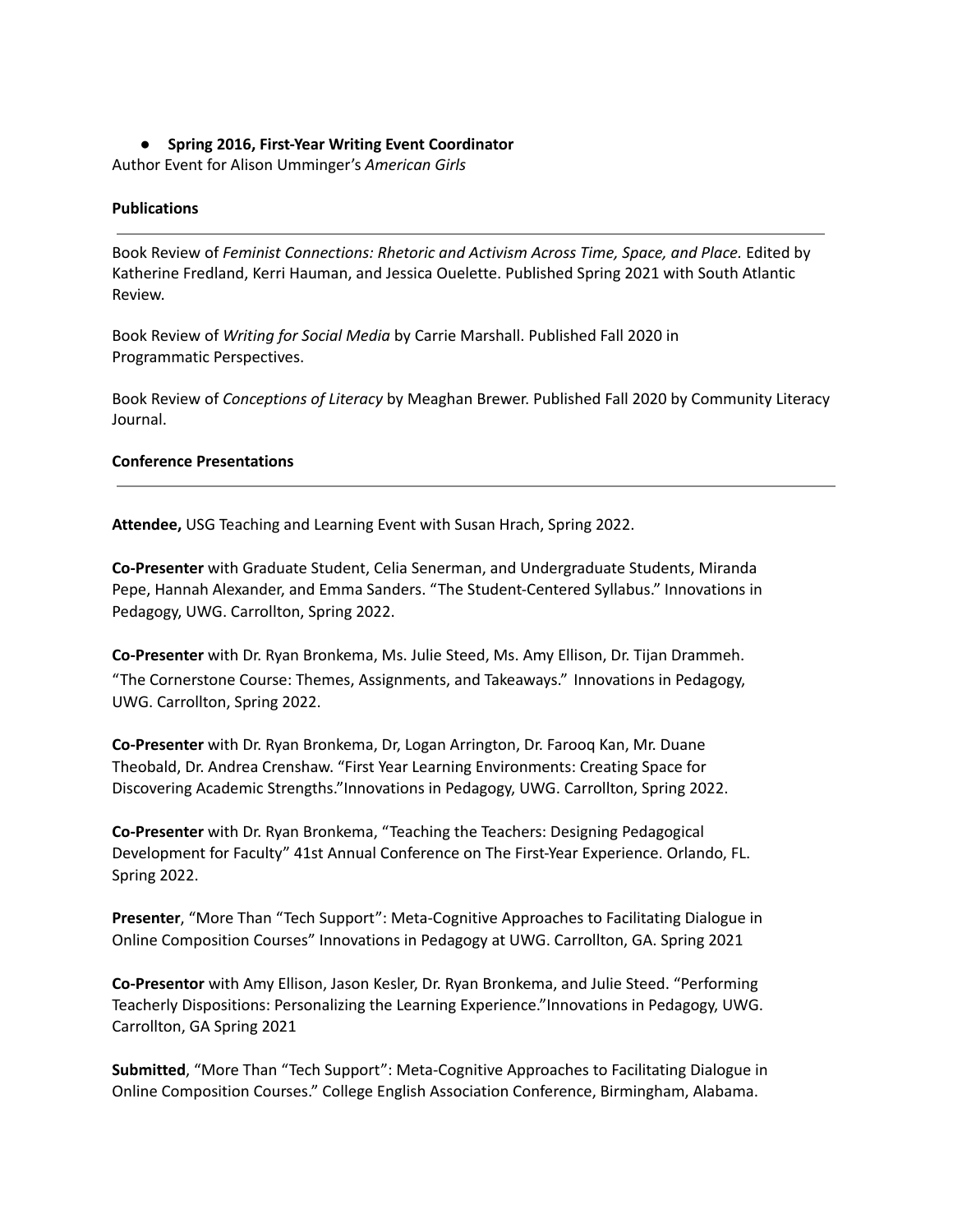(*Conference was canceled due to COVID-19)*

**Attendee**, Innovations in Pedagogy: Online Edition. University of West Georgia. Spring 2020.

**Submitted**, "Loaded Questions: Suggestions for Promoting Inquiry in Writing." Innovations in Pedagogy. University of West Georgia. *(Conference chose not to accept faculty proposals due to COVID-19)*

**Accepted**, "Whose Job is it Anyway? Teaching Writing Across the Disciplines." USG Teaching and Learning. Athens, Georgia. Spring 2020. *(Conference was canceled due to COVID-19)*

**Presenter**, "Make 'em Give a Sh\*t: Establishing Inquiry and Intrigue on the First Day of Class." USG Teaching and Learning. Athens, Georgia. Spring 2019.

**Presenter**, "Make 'em Give a Sh\*t: Establishing Inquiry and Intrigue on the First Day of Class." Innovations in Pedagogy Conference at UWG. Carrollton, Georgia. Spring 2018.

**Presenter**, "'Share A Coke': Exploring Coke Allusions in Apocalyptic Literature." NGCWC. Carrollton, Georgia. Spring 2016

**Presenter**, "Making 'Author' from 'Reader': Re-Writing the Self in *The Female Quixote*." SEASECS. Savannah, Georgia. Spring 2016

**Presenter**, "From Freaky to Normal: Becoming an Adult in *The Member of the Wedding*." SSSL. Boston, Massachusetts. Spring 2016

**Moderator**, *Travel Literature*. University of West Georgia Undergraduate Conference. Carrollton, Georgia. Fall 2015

**Attendee**, Georgia Tutoring Association (GaTA) Conference. Macon, Georgia, 2012

#### **Service to the Institution**

- First-Year Writing Committee, Fall 2022-Spring 2023
- Deans Advisory Team, Fall 2021-Spring 2023
- Search Committee for Associate Dean of University College, Spring 2022
- Search Committee for Administrative Assistant in General Education, Spring 2022
- Chairs Advisory Committee, Fall 2021-Spring 2022
- CTL HIPs Workgroup Fellow, Summer 2021
- "Non-Tenure Stream Faculty Work Group for University College," Fall 2020
- First-Year Writing Pilot Teaching Program: EPIC 2.0. Fall 2019-Spring 2020
- First-Year Writing Pilot Teaching Program: EPIC, Fall 2018-Spring 2019

### **Professional Development & Training**

● CTL Training with Dr. Thomas J. Tobin, "Access is the Key to Student Success," Spring 2022